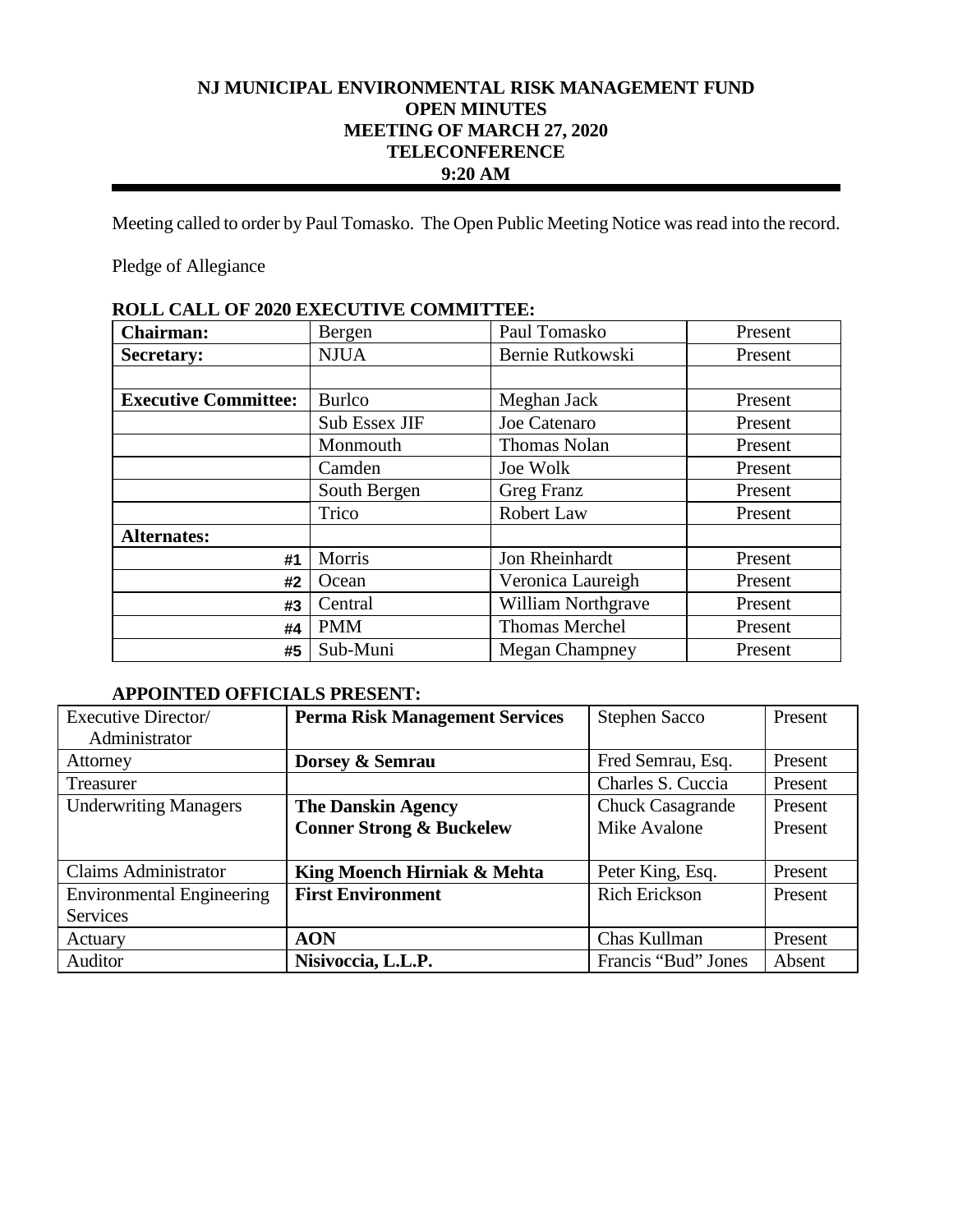### **OTHERS PRESENT:**

David Grubb, PERMA Joseph Hrubash, PERMA Cate Kiernan, PERMA Brad Stokes, PERMA Pauline Kontomanolis, PERMA Nancy Ghani, PERMA Jason Thorpe, PERMA Paul Miola, AJ Gallagher Paul Forlenza, AJ Gallagher Ezio Altamura, RMC Alison Kelly, RMC John Casagrande, RMC

**APPROVAL OF MINUTES**: January 6, 2020

### **MOTION TO APPROVE OPEN & CLOSED MINUTES OF JANUARY 6, 2020**

| <b>MOTION:</b> | <b>Commissioner Law</b>     |
|----------------|-----------------------------|
| <b>SECOND:</b> | <b>Commissioner Merchel</b> |
| <b>VOTE:</b>   | <b>Unanimous</b>            |

#### **CORRESPONDENCE**

None

### **TREASURER**

Mr. Cuccia presented his report, Resolution No. 11-20 confirming the February Bill List and Resolution No. 12-20 approving the March Bill List as follows:

# **RESOLUTION 11-20 -FEBRUARY BILL LIST**

| <b>FUND YEAR AMOUNT</b> |             |
|-------------------------|-------------|
| 2019                    | \$24,901.52 |
| 2020                    | \$61,217.09 |
| <b>Total</b>            | \$86,118.61 |

# **RESOLUTION 12-20 - MARCH BILL LIST**

| <b>FUND YEAR AMOUNT</b> |             |
|-------------------------|-------------|
| 2019                    | 38.93<br>S. |
| 2020                    | \$60,225.16 |
| <b>Total</b>            | 60,264.09   |

#### **MOTION TO APPROVE PAYMENT OF BILLS - RESOLUTION NOS. 11-20 AND 12-20**

**ROLL CALL VOTE**: Unanimous

**MOTION:** Commissioner Nolan **SECOND:** Commissioner Law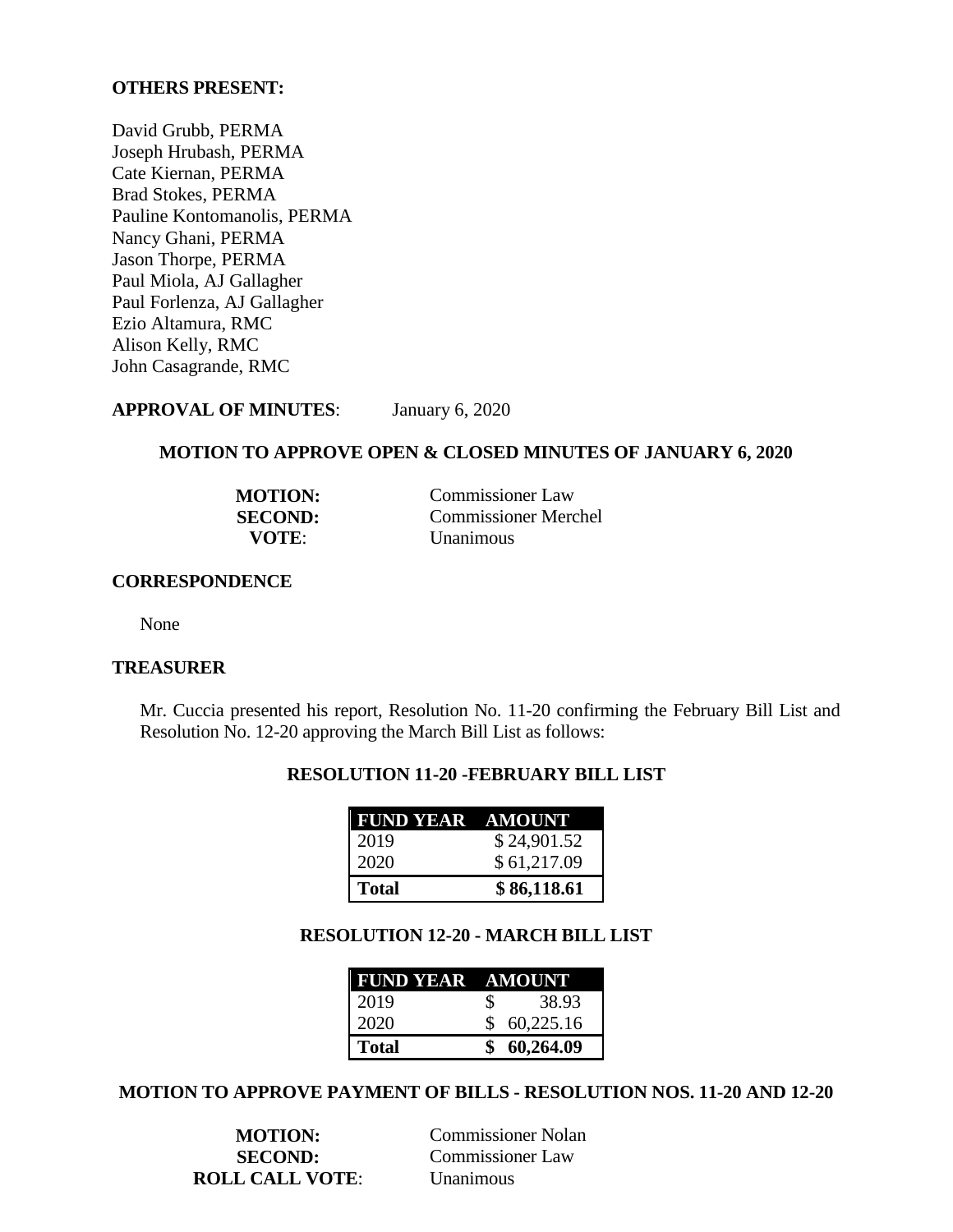## **EXECUTIVE DIRECTOR/ADMINISTRATOR:**

**JOINT CASH MANAGEMENT INVESTMENT PROGRAM** - Mr. Sacco reported that in 2019, the MEL board authorized the release of a Professional Services RFP for an Asset Manager and a Financial Advisor to manage **i**nvestments of the Municipal Excess Liability Fund Joint Cash Management Investment Program (JCMI). He noted that the MEL will adopt a resolution awarding Clearbrook as the Asset Manager, Bank of New York as Custodian & Accounting and NW Financial as the Financial Advisor during its March  $27<sup>th</sup>$  meeting. He further noted that the MEL is inviting the NJ Municipal Excess Liability Residual Claims Fund (RCF), the NJ Municipal Environmental Risk Management Fund (E-JIF), and the Sustainable Energy Joint Meeting (SEM) to start with investment opportunities. Following a brief program overview provided by Commissioner Rheinhardt, Mr. Cuccia, Mr. Semrau, and Mr. Hrubash the Board agreed with the recommendation of the E-JIF's participation in the MEL's JCMI Program.

**MOTION TO ADOPT RESOLUTION 13-20 TO AUTHORIZE E-JIF'S PARTICIPATION IN THE MUNICIPAL EXCESS LIABILITY FUND JOINT CASH MANAGEMENT AND INVESTMENT PROGRAM (JCMI) EFFECTIVE TODAY.**

| <b>MOTION:</b>         | <b>Commissioner Rheinhardt</b> |
|------------------------|--------------------------------|
| <b>SECOND:</b>         | <b>Commissioner Merchel</b>    |
| <b>ROLL CALL VOTE:</b> | <b>Unanimous</b>               |

**FUND OPERATION -** Mr. Sacco advised that in light of the COVID-19 pandemic, it is imperative that the E-JIF continue to operate going forward. He noted that in event the pandemic impairs our ability to convene claims committee or executive committee meetings in a timely fashion, it is being recommended that the Executive Director and Fund Attorney be empowered to make decisions, including approval of claim and expense payments.

**MOTION TO AUTHORIZE EXECUTIVE DIRECTOR AND FUND ATTORNEY TO MAKE NECESSARY DECISIONS TO CONTINUE OPERATIONS, INCLUDING APPROVAL OF CLAIM AND EXPENSE PAYMENTS.**

| <b>MOTION:</b>         | Chairman Tomasko  |
|------------------------|-------------------|
| <b>SECOND:</b>         | Commissioner Wolk |
| <b>ROLL CALL VOTE:</b> | <b>Unanimous</b>  |

**REVISED 2020 BUDGET AND RELATED 2020 PROFESSIONAL FEE AMENDMENTS**

**–** Mr. Sacco reported that the revised 2020 budget, enclosed within the agenda, reflect the changes in membership to the local JIF's for 2020. He noted that the E-JIF added 7 new members for the 2020 Fund Year, and as a result of the additional members, the contract amounts for certain professionals should be amended. He then referred to Resolution #14-20 amending the 2020 fee amounts for certain Fund Professionals and Service Organizations.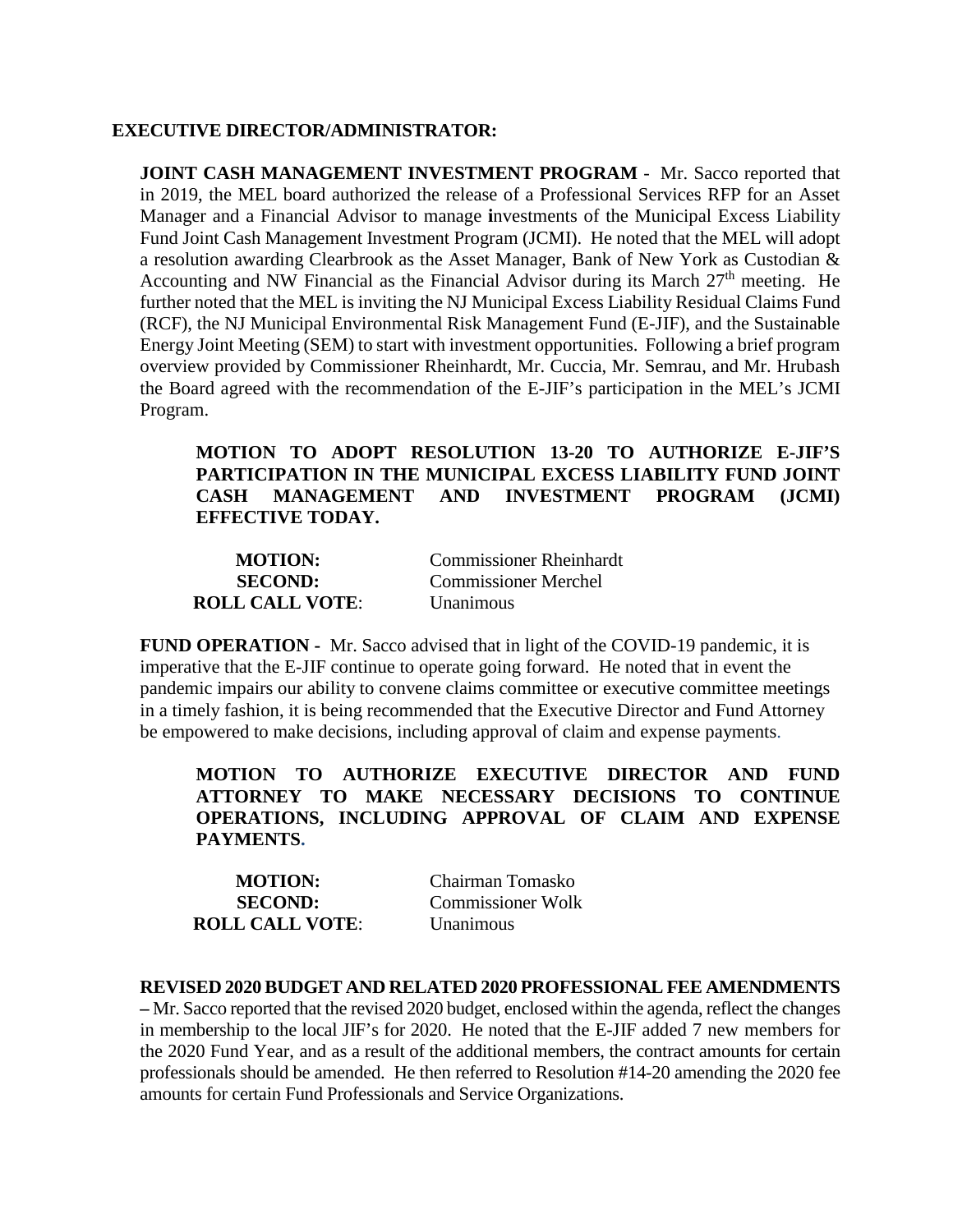## **MOTION TO APPROVE THE REVISIONS TO THE 2020 BUDGET TO REFLECT THE CHANGES IN MEMBERSHIP AND PROFESSIONAL FEES AND TO ADOPT RESOLUTION # 14-20 AMENDING THE CONTRACTED AMOUNTS OF CERTAIN PROFESSIONALS AND SERVICE ORGANIZATIONS FOR FUND YEAR 2020.**

| <b>MOTION:</b>         | <b>Commissioner Nolan</b> |
|------------------------|---------------------------|
| <b>SECOND:</b>         | Commissioner Rutkowski    |
| <b>ROLL CALL VOTE:</b> | <b>Unanimous</b>          |

**UST POLICY ENDORSEMENT #2** – Mr. Sacco reported that in February the Fund was notified by NJDEP that there was an issue with the EJIF UST form citing that the form does not meet standards contained in the *"UST Technical Compendium: Financial Responsibility".*  He added that an email was subsequently sent to the Executive Committee requesting approval of Endorsement #2 which rectifies the issue. He noted that this action was previously approved by the Board and should be memorialized at today's meeting.

# **MOTION TO APPROVE ENDORSEMENT #2 TO THE EJIF UST POLICY EFFECTIVE 1/1/20.**

| <b>MOTION:</b> | Chairman Tomasko               |
|----------------|--------------------------------|
| <b>SECOND:</b> | <b>Commissioner Northgrave</b> |
| VOTE:          | <b>Unanimous</b>               |

**RISK MANAGEMENT INFORMATION SYSTEM (RMIS) -** Mr. Sacco reported tthat following the MEL's lead on their data collection system and using their established platform, the EJIF is in a unique position to capitalize on engaging the same RMIS system. He noted that the system will aid the underwriting and claims process for all members of the EJIF and allow a greater ease in capturing and reporting data and claims.

# **MOTION TO APPROVE THE ATTACHED RESOLUTION #15-20 APPROVING A CONTRACT WITH ORIGAMI RISK AS OUTLINED.**

| <b>MOTION:</b>         | <b>Commissioner Law</b>   |
|------------------------|---------------------------|
| <b>SECOND:</b>         | <b>Commissioner Nolan</b> |
| <b>ROLL CALL VOTE:</b> | <b>Unanimous</b>          |

**NEXT MEETING -** The next meeting of the EJIF is scheduled for Wednesday, June 3, 2020 and the members will be notified whether it will be done in-person or via teleconference.

# **ATTORNEY:**

Mr. Semrau advised that the Fund Professionals have continued to monitor any implications that the pandemic may have on the policies and any obligations to the membership.

## **UNDERWRITING MANAGERS:**

Mr. Casagrande reported that the EJIF UST Policy Form was recently cited by the NJDEP as containing a prohibited exclusion for "loading and unloading" an automobile based on a series of commonly asked questions published by the NJDEP interpreting regulations concerning underground storage tanks. He advised that an appropriate endorsement (#2) was crafted to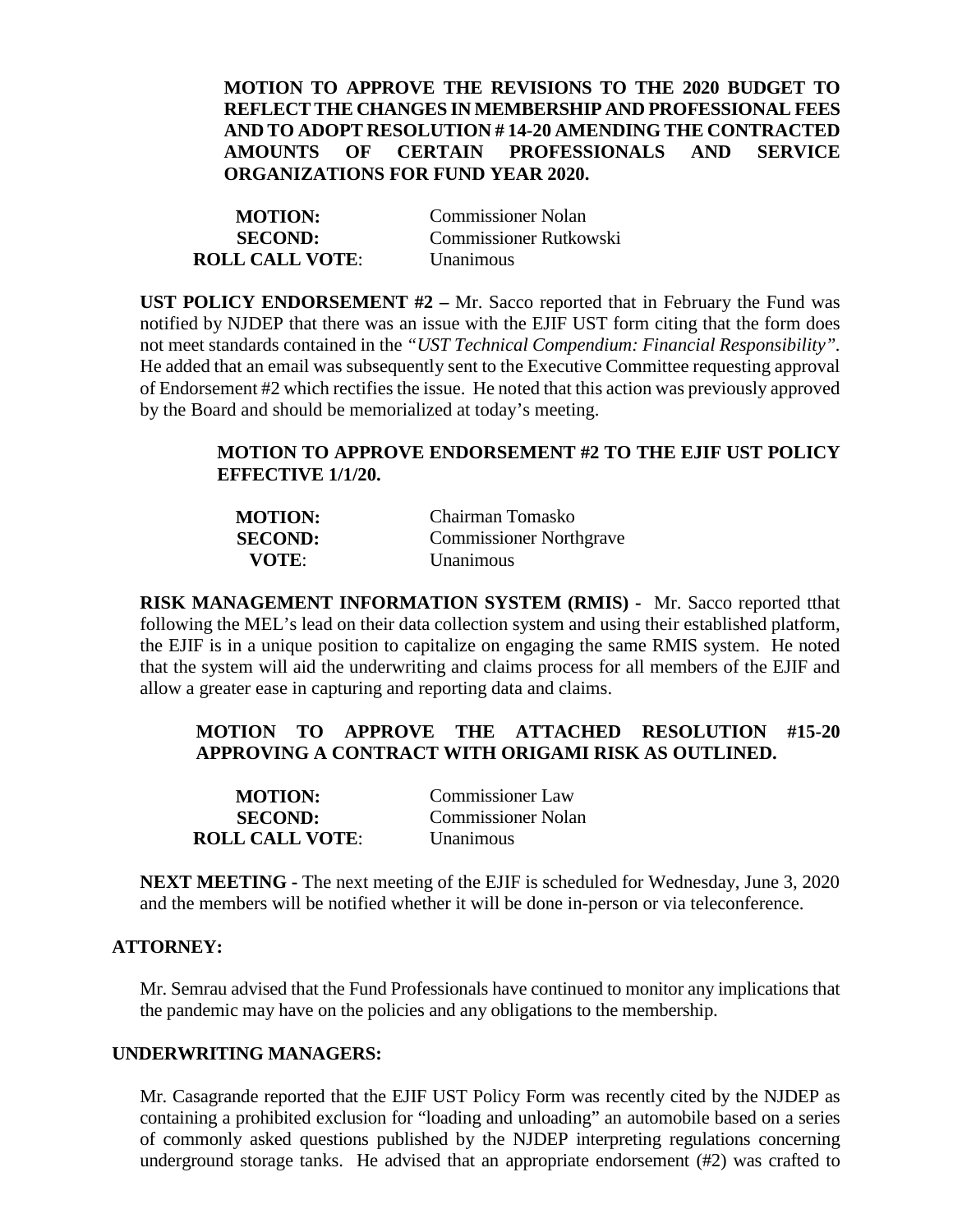provide an exception to the "auto" exclusion, thereby bringing coverage back for the loading and unloading exposure. Mr. Casagrande noted that endorsement #2 was approved by the EIF Executive Committee and filed with the NJDEP who in turn accepted endorsement #2. Lastly, Mr. Casagrande advised that all affected UST Policies were subsequently reissued and sent to the appropriate local units

## **ENVIRONMENTAL ENGINEER:**

Mr. Erickson reported that his team has continued to track the issue with mercury in school floors and recreational centers. He noted that an environmental alert will be issued to the membership regarding the same.

# **ACTUARY**

Mr. Kullman referred to his report within the agenda. He reported that there was little activity in the 4<sup>th</sup> quarter of 2019 other than some recoveries, and as a result, the IBNR estimate remained fairly confident.

### **OLD BUSINESS:**

None.

### **NEW BUSINESS:**

None.

## **MEETING OPENED TO PUBLIC FOR COMMENT:**

No public comments were made.

## **PUBLIC COMMENT PORTION OF THE MEETING CLOSED**

# **CLAIMS COMMITTEE:**

Mr. Sacco reported that the Claims Committee met on March  $26<sup>th</sup>$  and are recommending that the PARs be approved as presented

# **MOTION TO APPROVE THE PARS AS RECOMMENDED BY THE CLAIMS COMMITTEE**

| <b>MOTION:</b>         | <b>Commissioner Nolan</b> |
|------------------------|---------------------------|
| <b>SECOND:</b>         | Commissioner Catenaro     |
| <b>ROLL CALL VOTE:</b> | <b>Unanimous</b>          |

## **MOTION TO ADJOURN MEETING**

| <b>MOTION:</b> | Commissioner Wolk |
|----------------|-------------------|
| <b>SECOND:</b> | Commissioner Law  |
| VOTE:          | <b>Unanimous</b>  |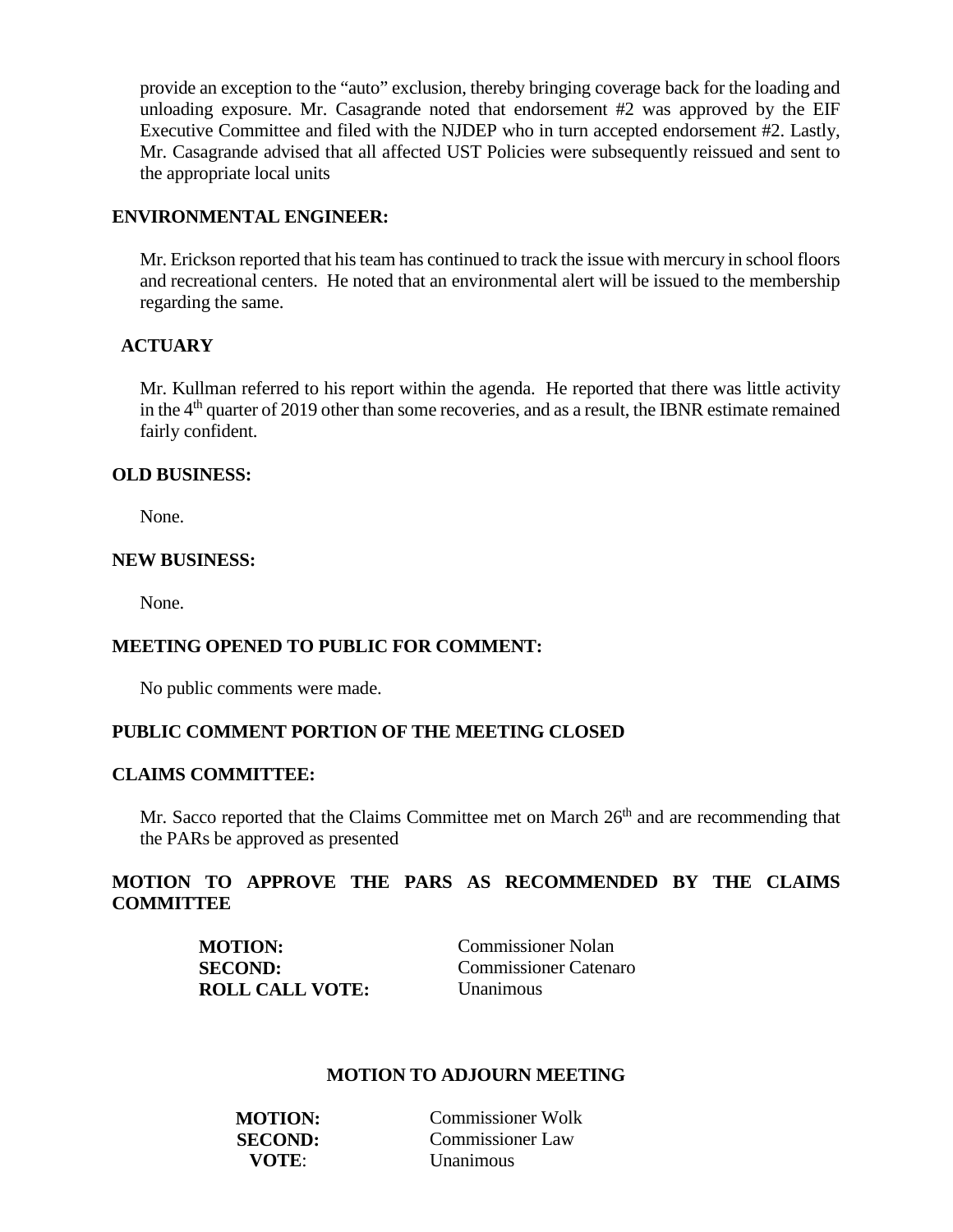Meeting Adjourned: 9:39 AM

*Next Meeting*: **June 2020**

**Location TBD**

*Respectfully submitted,*

Prepared by Jason D. Thorpe, Assistant Secretary

\_\_\_\_\_\_\_\_\_\_\_\_\_\_\_\_\_\_\_\_\_\_\_\_\_\_\_\_\_\_\_\_\_\_\_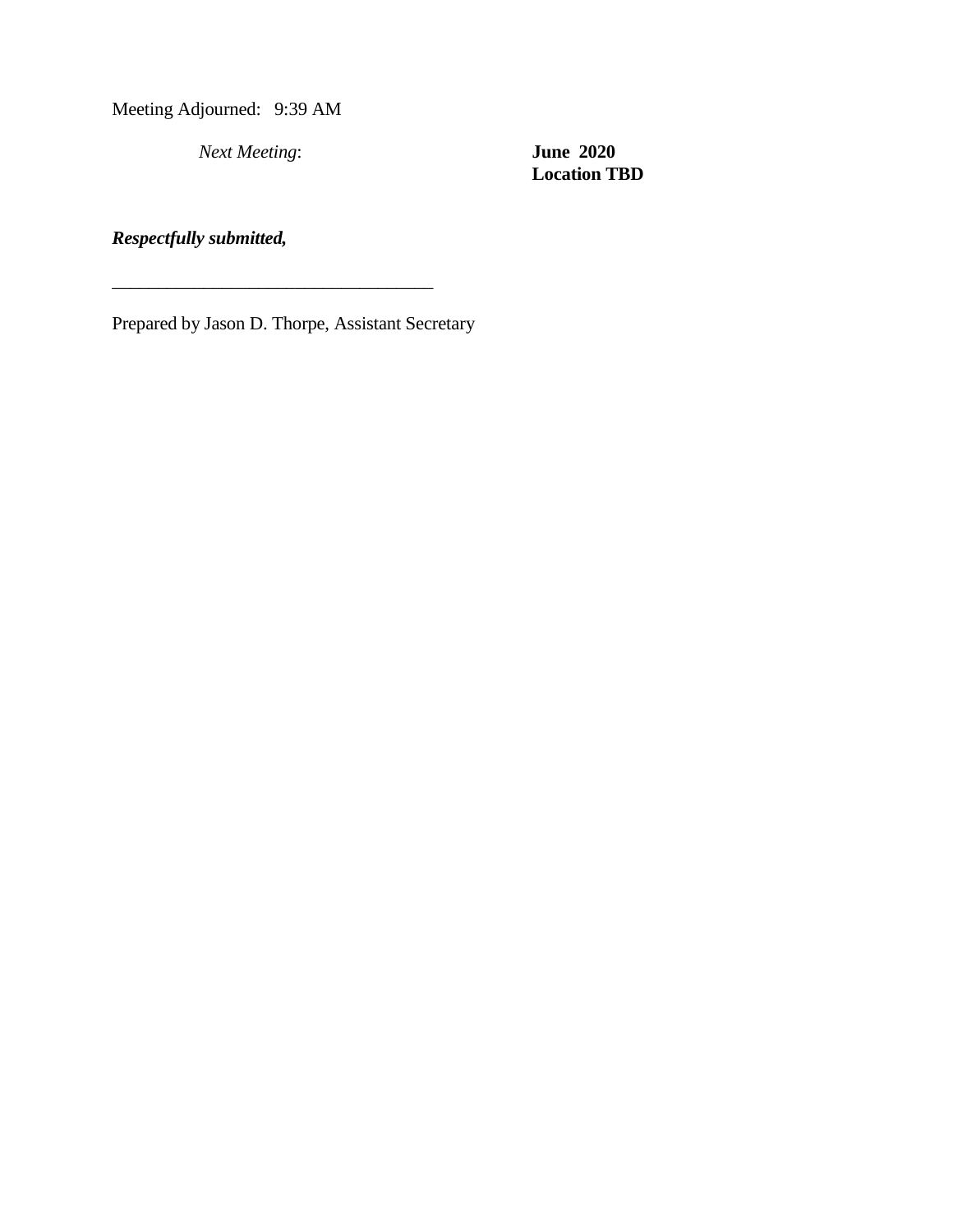## NEW JERSEY MUNICIPAL ENVIRONMENTAL RISK MANAGEMENT FUND **BILLS LIST**

#### Resolution No. 11-20

#### **FEBRUARY 2020**

WHEREAS, the Treasurer has certified that funding is available to pay the following bills:

BE IT RESOLVED that the New Jersey Municipal Environmental Risk Management Fund's Executive Board, hereby authorizes the Fund treasurer to issue warrants in payment of the following claims; and

FURTHER, that this authorization shall be made a permanent part of the records of the Fund.

| <b>FUND YEAR 2019</b><br><b>Check Number</b> | <b>Vendor Name</b>                                       | Comment                                                    | <b>Invoice Amount</b>           |
|----------------------------------------------|----------------------------------------------------------|------------------------------------------------------------|---------------------------------|
| 001465<br>001465                             | PERMA RISK MANAGEMENT SERVICES                           | POSTAGE 12/19                                              | 20.75                           |
| 001466<br>001466                             | WEST DEPTFORD TOWNSHIP                                   | REIMBURSEMENT - TANK 11/19                                 | 20.75<br>400.00                 |
| 001467<br>001467                             | NJ ADVANCE MEDIA                                         | ACCT#XNJEN0555599 - AD - 12.19.19                          | 400.00<br>20.15                 |
| 001468<br>001468                             | ALLSTATE INFORMATION MANAGEMNT                           | ACCT#736 - ARC & STOR - 12.31.19                           | 20.15<br>40.81                  |
| 001469<br>001469                             | FIRST ENVIRONMENT, INC.                                  | FORECLOSED PROP 12/19                                      | 40.81<br>1,125.00               |
| 001469                                       | FIRST ENVIRONMENT, INC.                                  | <b>ENVIRONMENTAL 12/19</b>                                 | 23,294.81<br>24,419.81          |
|                                              |                                                          | <b>Total Payments FY 2019</b>                              | 24,901.52                       |
| <b>FUND YEAR 2020</b><br><b>Check Number</b> | Vendor Name                                              | Comment                                                    | <b>Invoice Amount</b>           |
| 001470<br>001470                             | PERMA RISK MANAGEMENT SERVICES                           | <b>EXECUTIVE DIRECTOR FEE 2/19</b>                         | 26,239.08                       |
| 001471<br>001471<br>001471                   | <b>DORSEY &amp; SEMRAU</b><br><b>DORSEY &amp; SEMRAU</b> | <b>ATTORNEY FEE 2/20</b><br><b>JANUARY ADJUSTMENT 2/20</b> | 26,239.08<br>7,106.08<br>716.50 |
| 001472<br>001472                             | <b>CHARLES CUCCIA</b>                                    | <b>TREASURER FEE 2/20</b>                                  | 7,822.58<br>1,706.50            |
| 001473<br>001473                             | PRINCETON PUBLIC AFFAIRS GROUP                           | PROFESSIONAL SERVICES 1/20                                 | 1,706.50<br>3,750.00            |
| 001474<br>001474                             | DANSKIN INSURANCE AGENCY INC                             | <b>UDERWRITING FEE 2/20</b>                                | 3,750.00<br>20,782.26           |
| 001475<br>001475                             | SHERATON ATLANTIC CITY                                   | DEPOSIT-STEEL PIER/STATES BOARDROOM                        | 20,782.26<br>500.00             |
| 001476                                       |                                                          |                                                            | 500.00                          |
| 001476                                       | THE CANNING GROUP LLC                                    | QPA SERVICES 1/20                                          | 416.67<br>416.67                |
|                                              |                                                          | <b>Total Payments FY 2020</b>                              | 61,217.09                       |
|                                              |                                                          | <b>TOTAL PAYMENTS ALL FUND YEARS</b>                       | \$86,118.61                     |

Chairperson

Attest:

Dated:

I hereby certify the availability of sufficient unencumbered funds in the proper accounts to fully pay the above claims.

Treasurer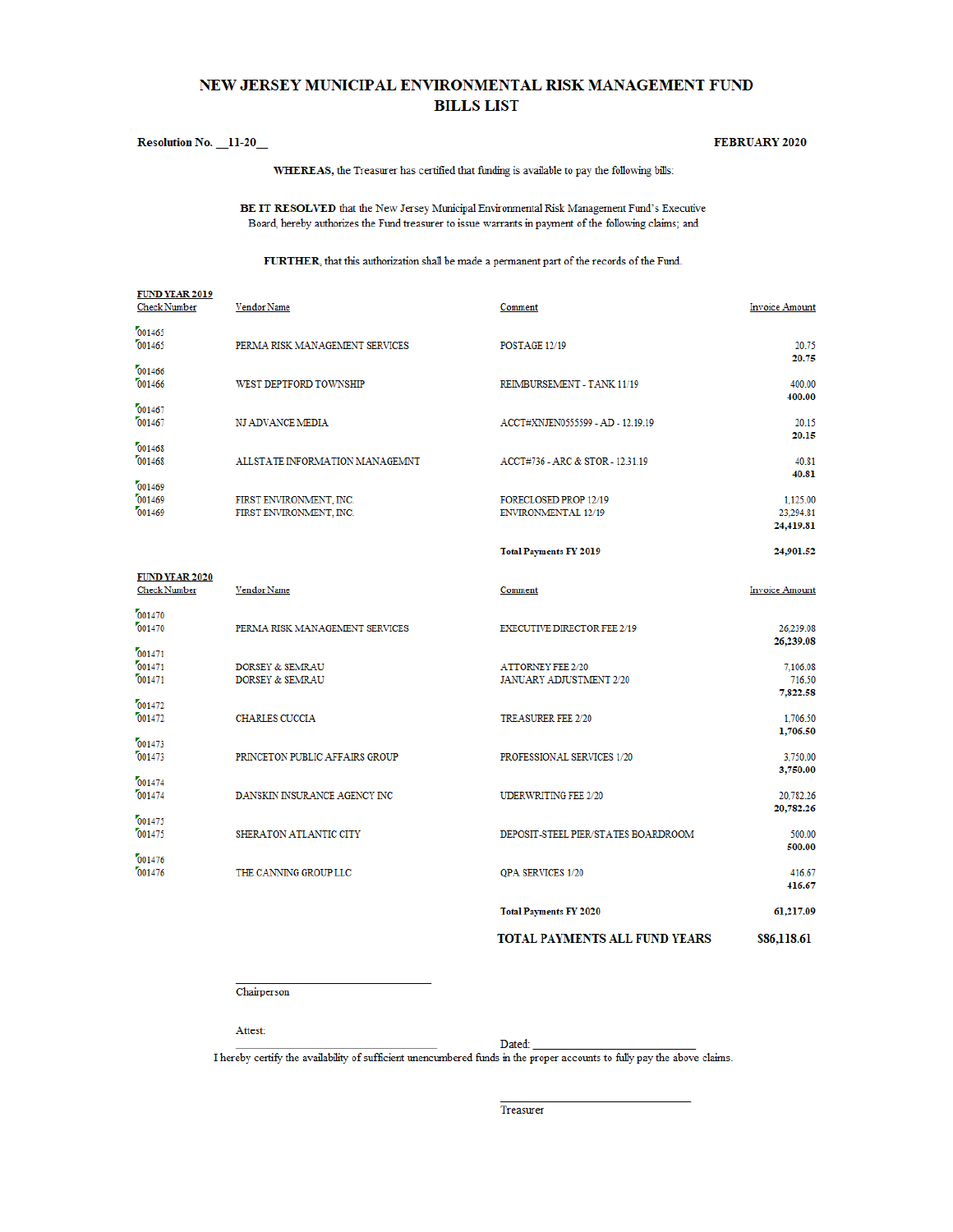## NEW JERSEY MUNICIPAL ENVIRONMENTAL RISK MANAGEMENT FUND **BILLS LIST**

#### Resolution No. \_12-20\_

#### **MARCH 2020**

WHEREAS, the Treasurer has certified that funding is available to pay the following bills:

BE IT RESOLVED that the New Jersey Municipal Environmental Risk Management Fund's Executive Board, hereby authorizes the Fund treasurer to issue warrants in payment of the following claims; and

#### FURTHER, that this authorization shall be made a permanent part of the records of the Fund.

| <b>FUND YEAR 2019</b><br><b>Check Number</b> | Vendor Name                                                                                        | Comment                                                               | <b>Invoice Amount</b>                  |
|----------------------------------------------|----------------------------------------------------------------------------------------------------|-----------------------------------------------------------------------|----------------------------------------|
| 001477<br>001477                             | PERMA RISK MANAGEMENT SERVICES                                                                     | AATRIX 1099 FILING 2019                                               | 38.93<br>38.93                         |
|                                              |                                                                                                    | <b>Total Payments FY 2019</b>                                         | 38.93                                  |
| <b>FUND YEAR 2020</b><br><b>Check Number</b> | Vendor Name                                                                                        | Comment                                                               | <b>Invoice Amount</b>                  |
| 001478<br>001478<br>001478<br>001478         | PERMA RISK MANAGEMENT SERVICES<br>PERMA RISK MANAGEMENT SERVICES<br>PERMA RISK MANAGEMENT SERVICES | POSTAGE 2/20<br><b>EXEC DIRECTOR 3/20</b><br>POSTAGE 1/20             | 7.50<br>26.216.17<br>3.00<br>26,226.67 |
| 001479<br>001479                             | <b>DORSEY &amp; SEMRAU</b>                                                                         | <b>ATTORNEY FEE 3/20</b>                                              | 7,106.08<br>7,106.08                   |
| 001480<br>001480                             | <b>CHARLES CUCCIA</b>                                                                              | <b>TREASURER FEE 3/20</b>                                             | 1,706.50<br>1,706.50                   |
| 001481<br>001481                             | PRINCETON PUBLIC AFFAIRS GROUP                                                                     | PROFESSIONAL SERVICES 2/20                                            | 3,750.00<br>3,750.00                   |
| 001482<br>001482                             | DANSKIN INSURANCE AGENCY INC                                                                       | UNDERWRITING FEE 3/20                                                 | 20,782.26<br>20,782.26                 |
| 001483<br>001483<br>001483                   | NJ ADVANCE MEDIA<br>NJ ADVANCE MEDIA                                                               | ACCT#XNJEN0555599 - MTG - 1.29.20<br>ACCT#XNJEN0555599 - AD - 1.29.20 | 41.86<br>135.24<br>177.10              |
| 001484<br>001484<br>001484                   | ALLSTATE INFORMATION MANAGEMNT<br>ALLSTATE INFORMATION MANAGEMNT                                   | ACCT#736 - ARC & STOR - 2.29.20<br>ACCT#736 - ARC & STOR - 1.31.20    | 29.94<br>29.94<br>59.88                |
| 001485<br>001485                             | THE CANNING GROUP LLC                                                                              | QPA SERVICES 2/20                                                     | 416.67                                 |
| 001486                                       | <b>VOID</b>                                                                                        |                                                                       | 416.67                                 |
| 001487                                       | <b>VOID</b>                                                                                        | <b>Total Payments FY 2020</b>                                         | 60,225.16                              |
|                                              |                                                                                                    | <b>TOTAL PAYMENTS ALL FUND YEARS</b>                                  | \$60,264.09                            |

Chairperson

Attest:

Dated:

I hereby certify the availability of sufficient unencumbered funds in the proper accounts to fully pay the above claims.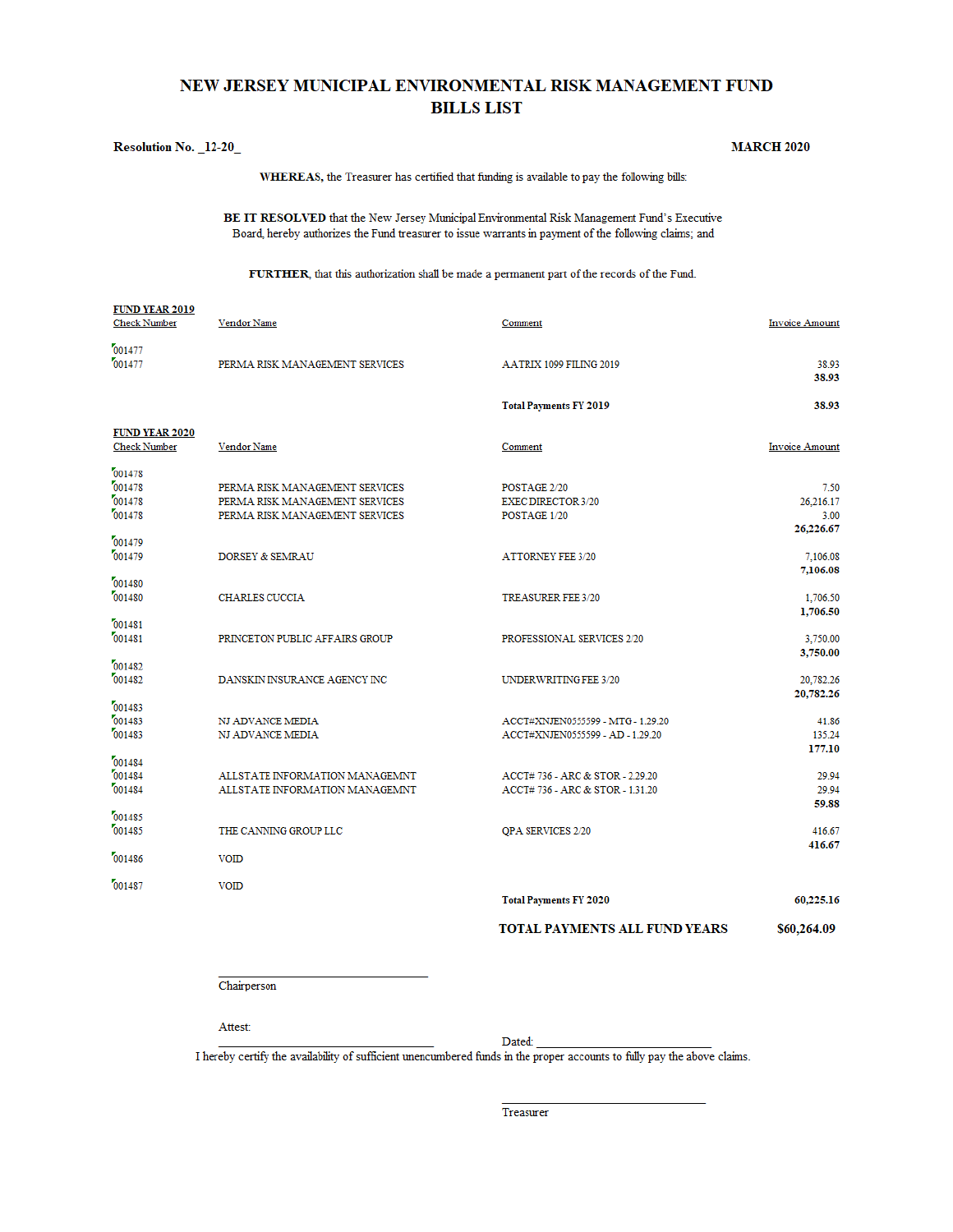## **RESOLUTION NO**. **13-20**

#### *THE NEW JERSEY MUNICIPAL ENVIRONMENTAL RISK MANAGEMENT FUND (EJIF)*

#### **A RESOLUTION REQUESTING PERMISSION TO PARTICIPATE IN THE** *MUNICIPAL EXCESS LIABILITY JOINT INSURANCE FUND (MEL)* **JOINT CASH MANAGEMENT AND INVESTMENT POOL (IN COMPLIANCE WITH P.L.2018, CHAPTER 40)**

**WHEREAS,** participation in the *Municipal Excess Liability Joint Insurance Fund* Joint Cash Management and Investment Program (JCMI) requires the authorization of the Executive Board of the New Jersey Municipal Environmental Risk Management Fund (EJIF); and'

**WHEREA**S, the Executive Board of the EJIF has determined that it would be advantageous for the fund to participate with the MEL in this joint investment program; and,

**WHEREAS,** P.L. 2018 Chapter 40 provides that the commissioners of a Joint Insurance Fund may invest and reinvest the funds, including workers' compensation funds, as authorized under the provisions of subsection b. of N.J.S.40A:10-10. The commissioners may, subject to the cash management plan of the joint insurance fund adopted pursuant to N.J.S.40A:5-14, delegate any of the functions, powers and duties relating to the investment and reinvestment of these funds, including the purchase, sale or exchange of any investments, securities or funds to an investment or asset manager. Any transfer of investment power and duties made pursuant to this subsection shall be detailed in a written contract for services between the joint insurance fund and an investment or asset manager: and,

**WHEREAS**, in addition to the powers otherwise conferred by law, the commissioners of a joint insurance fund established pursuant to P.L.1983, c.372 (C.40A:10-36 et seq.), and the trustees of a joint insurance fund established pursuant to 18 P.L.1983, c.108 (C.18A:18B-1 et seq.) may amend the plan of risk management of their respective funds to participate in a joint cash management and investment program with other joint insurance funds similarly established pursuant to P.L.1983, c.372 (C.40A:10-22 36 et seq.), and P.L.1983, c.108 (C.18A:18B-1 et seq.).

**NOW, THEREFORE, BE IT RESOLVED,** by Executive Board of the New Jersey Municipal Environmental Risk Management Fund (EJIF) as follows:

- *1.* The EJIF does hereby request permission to participate in the JCMI Program established by the New Jersey Municipal Excess Liability Fund,
- *2.* The EJIF authorizes its Treasurer to make formal application pursuant to the JCMI By-Laws and requirements.
- *3.* The Secretary of the *EJIF* is hereby directed to forward two certified copies of this Resolution to the Executive Director of the New Jersey Municipal Excess Liability Fund.

#### **ADOPTED:** *this 27th day of March, 2020 by the Governing Body:*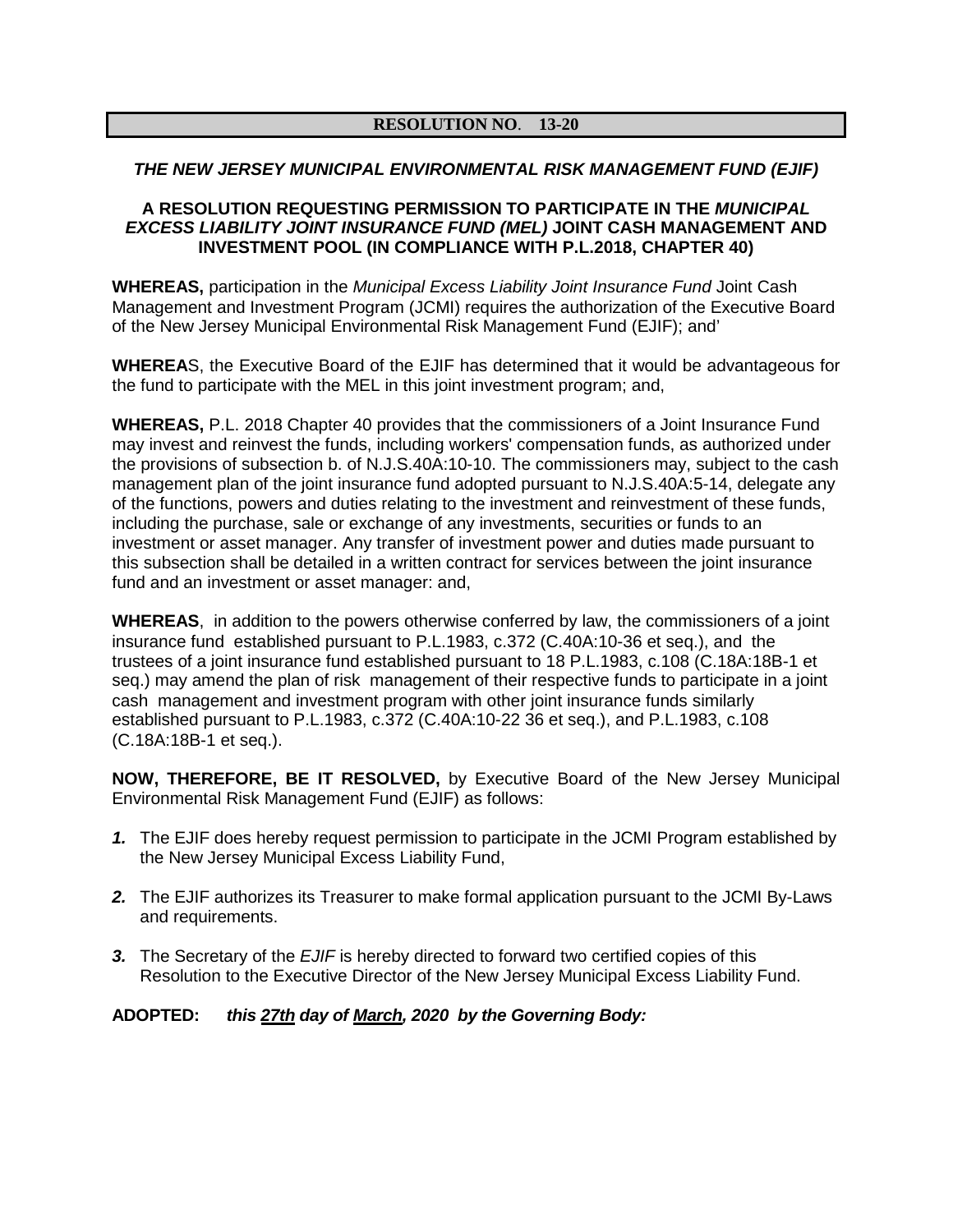### **NEW JERSEY MUNICIPAL ENVIRONMENTAL RISK MANAGEMENT FUND,** Hereinafter referred to as the "FUND") **AMENDING THE APPOINTMENT OF CERTAIN PROFESSIONALS AND SERVICE ORGANIZATIONS FOR FUND YEAR 2020**

**WHEREAS**, the FUND is duly constituted as a Municipal Joint Insurance Fund, as permitted under the laws promulgated by the State of New Jersey, (N.J.S.A. 40A-36, et. seq.); and

**WHEREAS,** the New Jersey Municipal Environmental Risk Management Fund (hereinafter the Fund) appointed by way of Resolution 2-20, certain professionals for the 2020 fund year; and

**WHEREAS,** as a result of additional members, the contract amounts for certain professionals should be amended.

**NOW, THEREFORE, BE IT RESOLVED**, by the Fund's Executive Committee that Resolution 2-20 and contract limitations as it pertains to 2020 should be amended as follows:

- I. **PERMA Risk Management Services** as **Administrator, Stephen Sacco** is appointed as **Executive Director, Joseph P. Hrubash** as **Deputy Executive Director** & **Bradford Stokes** as **Assistant Executive Director** and as **agents for process of service,** is amended to reflect the annual amount of \$314,846.
- II. **Fred Semrau, Esq. of Dorsey & Semrau** as **Fund Attorney providing General Counsel**, is amended to reflect the annual amount of \$85,273.
- III. **Peter King, Esquire** is appointed to serve as the FUND's **Claims Administrator**, is amended to reflect the annual amount of \$29,477.
- IV. **The Danskin Insurance Agency, Inc**. and **Conner Strong & Buckelew** are hereby appointed as co-**Underwriting Managers** for the FUND is amended to reflect the annual amount of \$249,369.
- V. **Richard Erickson of First Environment** is hereby appointed to provide **Environmental Engineering/Services** to the FUND is amended to reflect the annual amount of \$445,978.

**BE IT FURTHER RESOLVED, that contracts were awarded in accordance with NJSA 19:44A-20.7 as a** result of the Fund's Executive Committee reviewing requests to award Professional Services Agreements in accordance with a fair and open process.

**ADOPTED:** *this day by the Governing Body,*